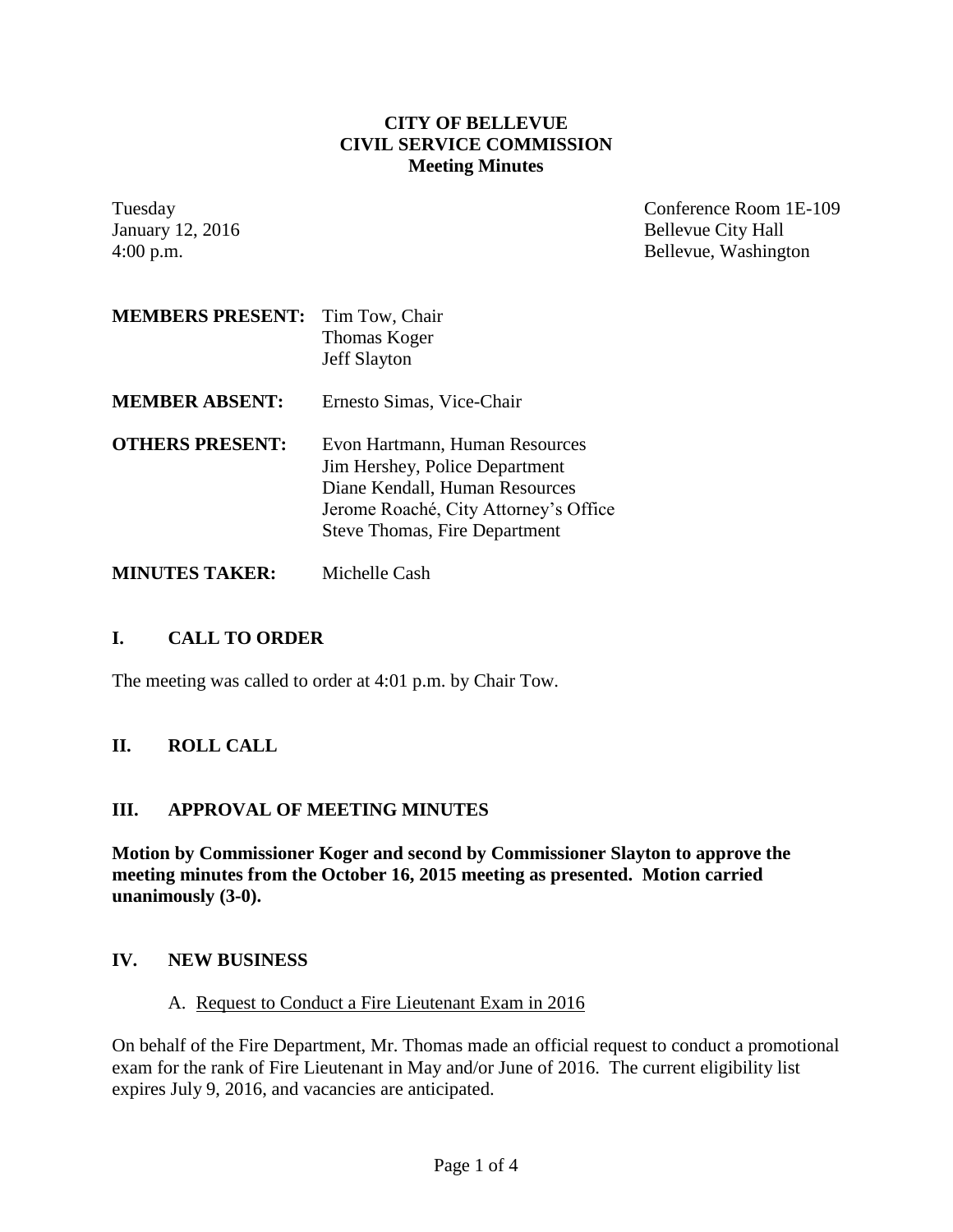**Motion by Commissioner Slayton and second by Commissioner Koger to authorize the request to conduct a promotional exam for the rank of Fire Lieutenant May and/or June of 2016. Motion carried unanimously (3-0).**

B. Request for Extension of Battalion Chief Eligibility List to May 12, 2017

On behalf of the Fire Department, Mr. Thomas made an official request to extend the current certified Battalion Chief list one year, until May 12, 2017. Vacancies in this position are anticipated.

### **Motion by Commissioner Slayton and second by Commissioner Koger to authorize the request to extend the current certified Battalion Chief list one year, until May 12, 2017. Motion carried unanimously (3-0).**

C. Election of a New Chair and Vice-Chair

Chair Tow opened nominations for the Bellevue Civil Services Commission Chair position.

## **Motion by Commissioner Slayton and second by Chair Tow to appoint Commissioner Simas as the Bellevue Civil Services Commission Chair.**

Chair Tow requested other nominations for the Bellevue Civil Services Commission Chair position. There were none. Therefore, nominations were closed.

### **At the question, motion carried unanimously (3-0) to appoint Vice-Chair Simas as the Bellevue Civil Services Commission Chair.**

Chair Tow opened nominations for the Bellevue Civil Services Commission Vice-Chair position.

## **Motion by Chair Tow and second by Commissioner Slayton to appoint Commissioner Koger as the Bellevue Civil Services Commission Vice-Chair.**

Chair Tow requested other nominations for the Bellevue Civil Services Commission Vice-Chair position. There were none. Therefore, nominations were closed.

### **At the question, motion carried unanimously (3-0) to appoint Commissioner Koger as the Bellevue Civil Services Commission Vice-Chair.**

# **V. ANNOUNCEMENT OF NEXT MEETING**

Chair Tow announced that the next regularly scheduled Civil Service Commission meeting will be held on Tuesday, April 12, 2016.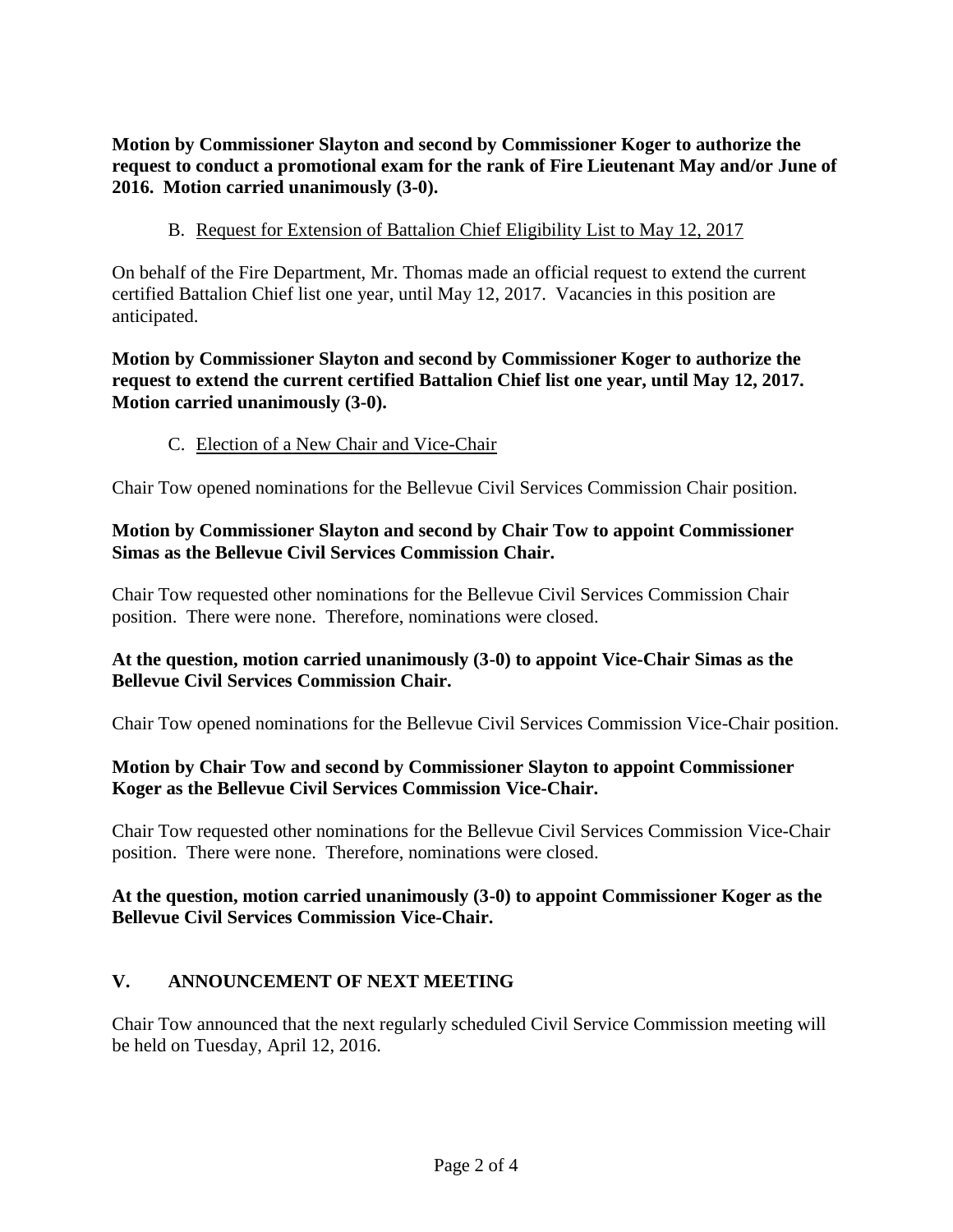### **VI. INFORMATIONAL ITEMS**

#### **FIRE**

- 1. Proposed appointment to Acting Engineer/Lieutenant, Captain, Battalion Chief and Deputy Chief
- 2. Notice of Status Change—Resignation-Richard Burke
- 3. Notice of Status Change—Promotion to Lieutenant-Dan Tripple
- 4. Notice of Status Change—Promotion to Firefighter/Engineer
- 5. Notice of Status Change—Promoted to Firefighter/Engineer-Charlie Kimball
- 6. Notice of Status Change—Lateral Recruit Academy to probationary Firefighter-Brett Krache
- 7. Notice of Status Change—Probationary status to regular status-Nick Kramer
- 8. Notice of Status Change—Lateral Recruit Academy to probationary Firefighter-Andrew Morford
- 9. Notice of Status Change—Lateral Recruit Academy to probationary Firefighter-Brian Dillon
- 10. Notice of Status Change—Lateral Recruit Academy to probationary Firefighter Donald Hovancsek
- 11. Notice of Status Change—Lateral Recruit Academy to probationary Firefighter-James Bailey
- 12. Notice of Status Change—Lateral Recruit Academy to probationary Firefighter-Jordan Scott
- 13. Notice of Status Change—Lateral Recruit Academy to probationary Firefighter-Daniel Castillo
- 14. Notice of Status Change—Lateral Recruit Academy to probationary Firefighter-Paul Zavaglia
- 15. Notice of Status Change—Lateral Recruit Academy to probationary Firefighter-Richard Smith
- 16. Notice of Status Change—Lateral Recruit Academy to probationary Firefighter-Michael Tobin
- 17. Notice of Status Change—Lateral Recruit Academy to probationary Firefighter-Chad Halterman
- 18. Notice of Status Change—Lateral Recruit academy to probationary Firefighter-Michael Atkinson
- 19. Notice of Status Change—Lateral Recruit Academy to probationary Firefighter-Bruno Heller
- 20. Notice of Status Change—Serving as Medical Service Officer
- 21. Notice of Status Change—Acting-Nathan Cogdill
- 22. Notice of Status Change—Acting-Tony Mastrandrea
- 23. Notice of Status Change—Acting-Brian Gomez
- 24. Notice of Status Change—-Marty LaFave
- 25. Notice of Status Change—Acting-Mark Anderson
- 26. Eligibility List-Fire Deputy Chief
- 27. Eligibility List-Fire Captain